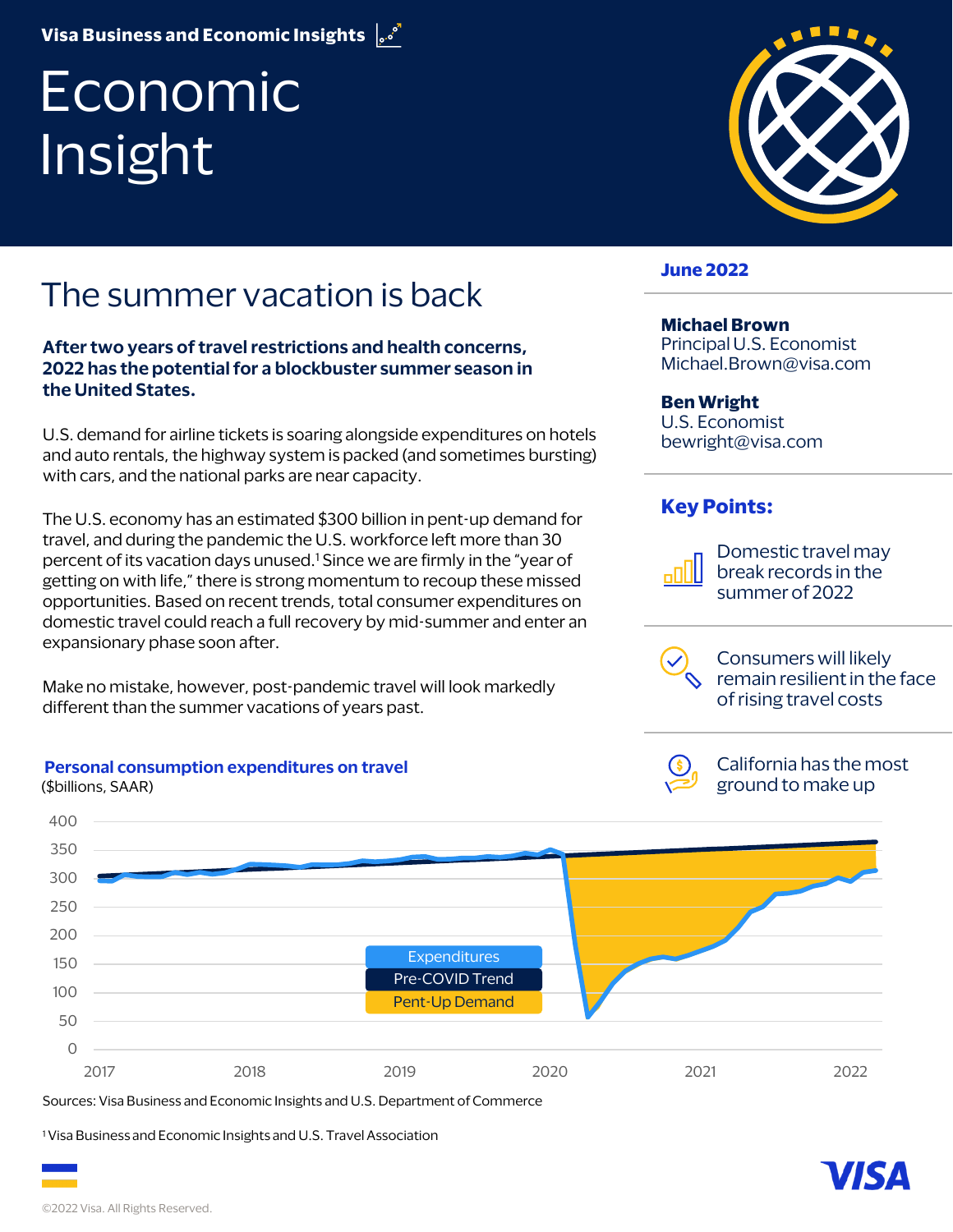Due to high rates of inflation and the increasing cost of travel, some households may choose to stay closer to home, taking shorter trips than they did pre-COVID.2 Others might travel to cheaper locations, hitting the beach instead of going to a major city. And evidence is mounting that some consumers will simply save less of their income if it means they can make up for missed opportunities.3

So how will tourism activity ultimately unfold in 2022? To understand where the industry is headed, we first need to explore where it has been.

During the initial coronavirus shock in 2020, when the public health crisis was in its most critical phase, travel volumes plummeted almost overnight as many individuals were reluctant to get on a plane and prohibited from hopping on a cruise. Total travel spending declined by 84 percent while U.S. consumers spent more on goods and dramatically increased the amount of savings in their bank accounts. Throughout 2020, the average worker took 5.8 fewer vacation days than before the pandemic, planting the first seeds of pend-up demand.4

### Road trip revival

### **The travel bug is strong in our national psyche, and with limited options in the early days of the pandemic, households resurrected a time-tested tradition: the American road trip.**

In no uncertain terms, 2020 was the year of the car. After an initial contraction in road usage, the number of vehicle miles on U.S. highways rebounded quickly, even though many of us stopped driving to work. Trips to national parks recovered at a similar rate, even though 1 in 8 parks were closed for part of the year. Google searches for "best road trips" and "best camping" surged to new highs, and there were countless reports of crowded conditions on hiking trails and waterways.

All told, the data are clear: Americans weathered the lockdowns by getting in their cars and enjoying the great outdoors.

### **National park attendance and vehicle miles traveled**

(Percent change from corresponding month in 2019)

-80 -60 -40 -20 0 20  $40$ 2020 2021 2022 National park attendance Vehicle miles traveled

Sources: Visa Business and Economic Insights, U.S. Department of Commerce, and U.S. Department of the Interior

**Google searches for travel-related terms**

(Index, most active month = 100)



Sources: Visa Business and Economic Insights and Google

2 Visa Business and Economic Insights and Bankrate

<sup>3</sup> Visa Business and Economic Insights and U.S. Department of Commerce <sup>4</sup> Visa Business and Economic Insights and U.S. Travel Association

©2022 Visa. All Rights Reserved.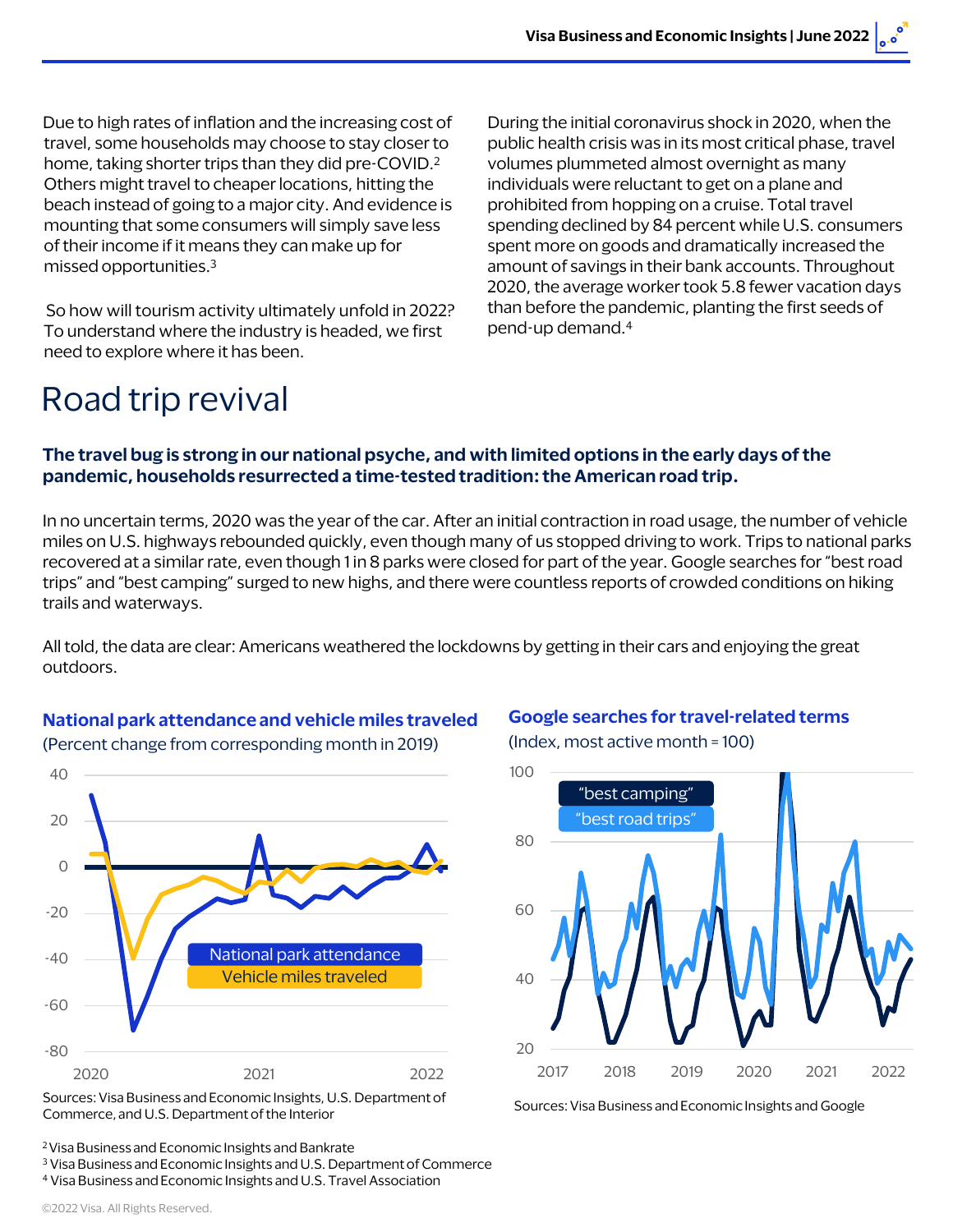# I'll fly… but only if it's too far to drive

### **Then came 2021, when lockdowns were lifted and vaccines were widely distributed.**

Air travel began to recover, but the typical household still preferred road trips to nearby destinations.

Some of the big winners were towns like Santa Barbara, which is within driving distance of a major city and offers a variety of outdoor activities. By summer 2021, tourism activity exceeded pre-pandemic conditions in Santa Barbara and similar locations.

An air travel rebound progressed through the year, with passenger volumes slowly increasing. But flight activity had changed unexpectedly and unmistakably—the average flight got *longer*. Why? Because when traveling short distances, most consumers still chose to drive, with flights seen as an undesirable but tolerable necessity for longer trips.

Overall travel spending increased voraciously in 2021 but was still below normal. The typical U.S. worker took another 6.4 fewer vacation days than before the pandemic, and the pent-up demand continued to grow larger.5



**Air travel began to recover, but the typical household still preferred road trips to nearby destinations.**





#### **Passengers at U.S. airports**

Sources: Visa Business and Economic Insights and U.S. Department of Homeland Security

### **Average flight miles per airline passenger** (Three-month moving average)



Sources: Visa Business and Economic Insights, U.S. Department of Transportation, and U.S. Department of Homeland Security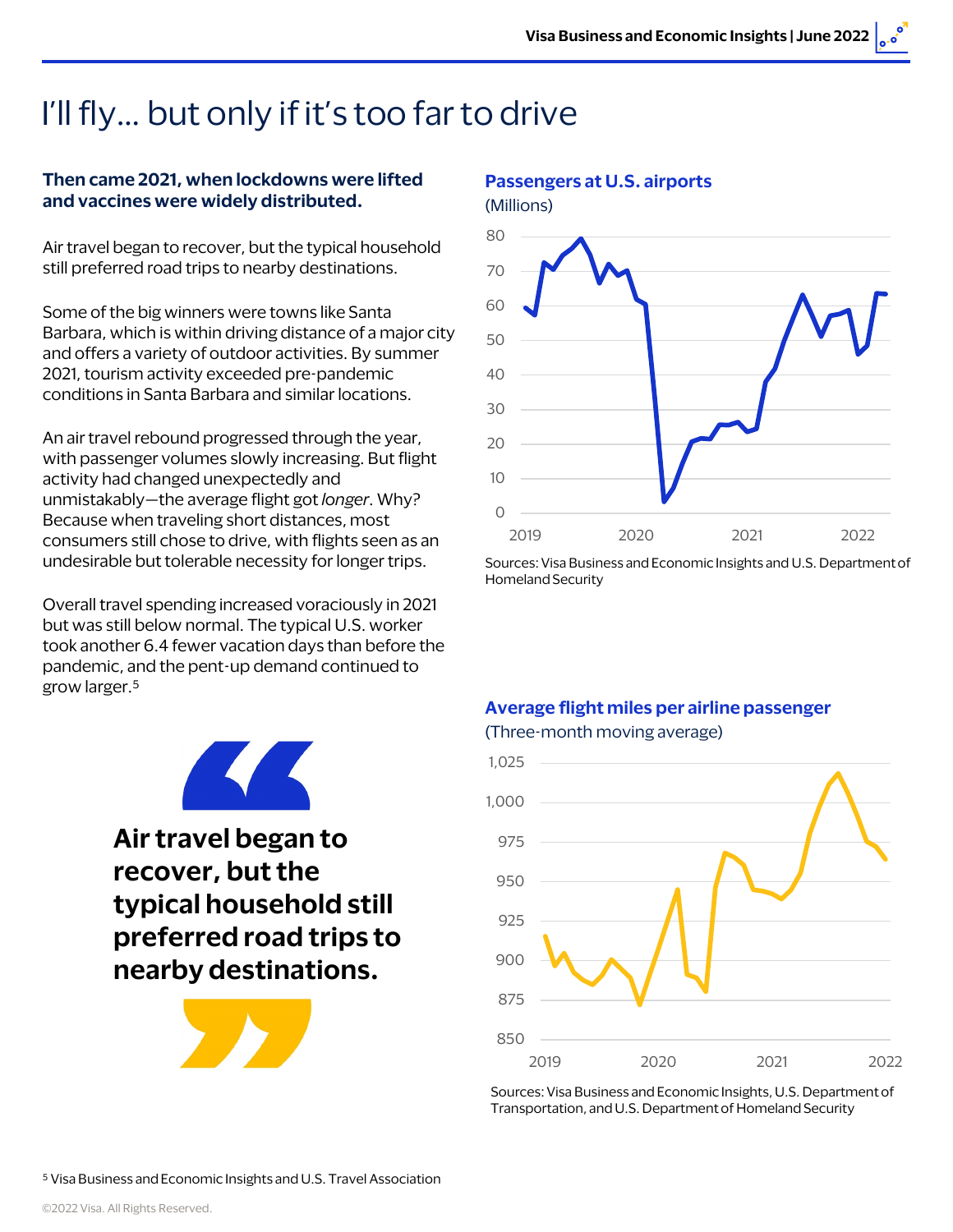### Will inflation dent the travel expansion?

### **That brings us to 2022, which is full of opportunity.**

Through April, total spending on domestic travel had returned to 91 percent of pre-pandemic levels, with several categories—like car rentals and museum admissions—advancing to new highs.6

Some additional categories could see huge upswings in the coming months, including amusement parks and ocean cruises, both of which have been severely depressed by government regulation and consumer hesitation.

The largest expenditure categories—airfare and hotel fees—have almost entirely returned to pre-pandemic levels and could easily set new records.

If current trends simply continue their recent trajectories, pre-pandemic travel spending will be eclipsed by June, leading to an expansionary phase by July, which is a huge milestone.

As long as consumers can manage the high rates of inflation and escalating travel costs that could impact their budgets, surpassing a full recovery and recouping the \$300 billion in pent-up demand appears likely over the next few years.

Since the start of the pandemic, travel costs have increased steeply, with some goods and services up by more than 50 percent.

At the same time, economy-wide inflation has begun to outpace wage gains, with non-discretionary expenses accounting for a growing share of average household income.

Under these circumstances, consumers will need to save less of their incomes in order to maintain their spending habits and take advantage of post-pandemic consumption opportunities. Early evidence suggests that consumers are likely to do just that, pushing through inflationary pressures to engage in some form of travel this summer, even if it means taking a shorter trip or going to a cheaper destination.

During most of the pandemic, consumers spent less on travel and other services, spent more on goods, and also built up their savings.7 That trend is now reversing, with spending on services and experiences taking top priority.

### **Consumer price inflation for travel-related goods and services** (percent change from January 2020 to April 2022, SA)



Sources: Visa Business and Economic Insights and U.S. Department of Labor

<sup>6</sup> Visa Business and Economic Insights analysis and U.S. Department of Commerce <sup>7</sup> Visa Business and Economic Insights analysis and U.S. Department of Commerce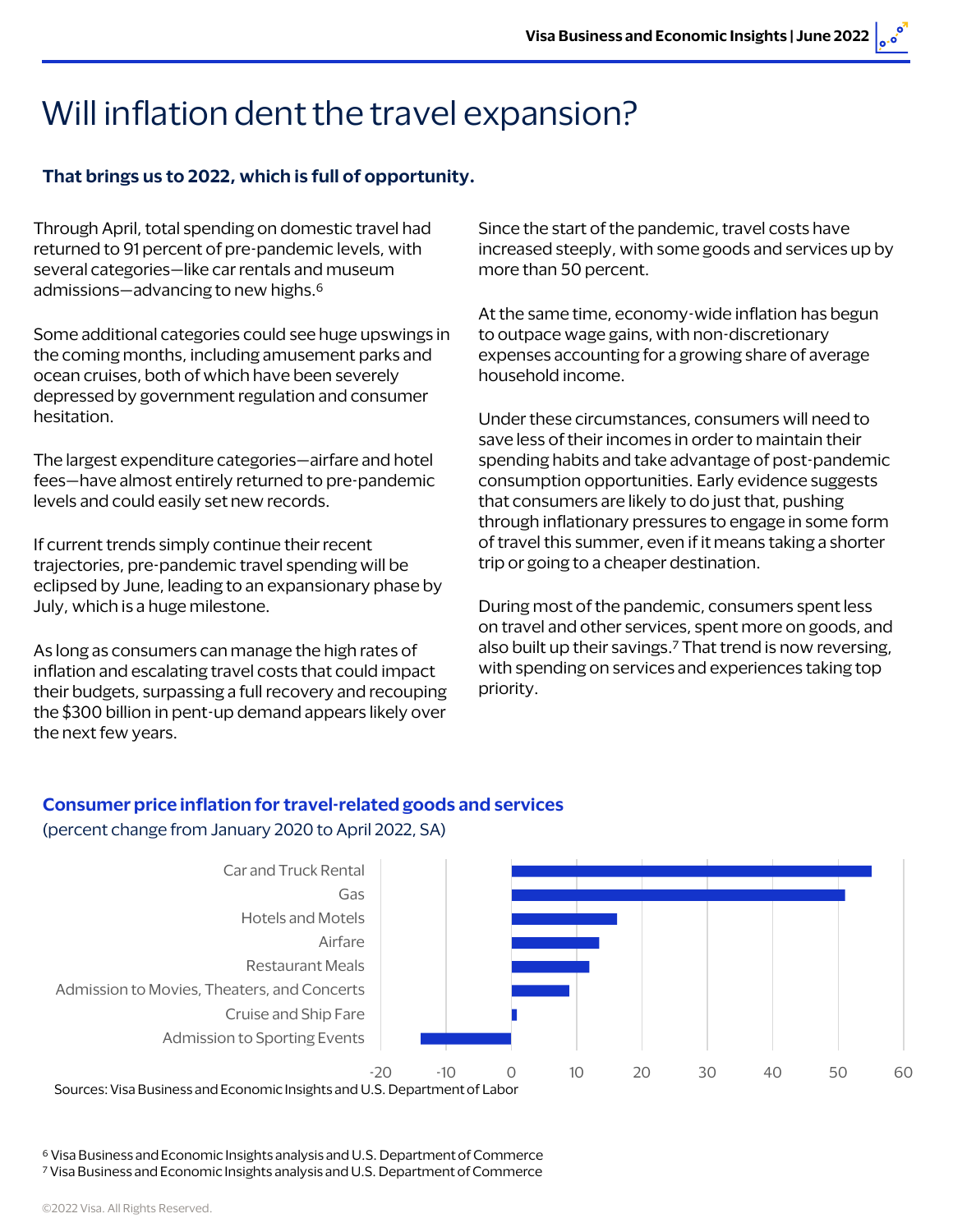### **As of April 2022, the personal savings rate had fallen to just 4.4 percent, its lowest level since 2008.**

Inflation has become a meaningful factor in the average monthly budget, but rather than tighten their belts, many individuals are deciding to save less and spend more. The travel industry could be a major beneficiary of this trend.

Travel spending is expected to be particularly strong among two groups: business travelers and affluent consumers.

According to Visa's data on credit and debit card activity, the share of business cards with a travel transaction has almost completely recovered to its prepandemic rate.8 In Las Vegas, one of the most prominent cities for business travel, attendance at corporate conventions is up by an astounding 2,034 percent from last year.9 Surveys show that businesses are eager to get their teams out of video conferences and back on the road,<sup>10</sup> and high levels of corporate profits in 2021 should lead to generous travel budgets in 2022.

For affluent consumers, the travel recovery could be even more brisk. Across the board, affluent individuals are now carrying the momentum in consumer spending. They have larger budgets for travel and can more easily absorb rising costs. They express a greater desire for summer trips and can more easily find the time to get away.<sup>11</sup>

Affluent individuals account for only 27 percent of the population but conduct 47 percent of overall consumer spending. They are largely baby boomers and Gen Xers, but millennials are becoming affluent at rapid rates. And affluent households have an astounding amount of savings in the bank, allowing them to easily fund their upcoming travel experiences. During 2022, affluent individuals expect to increase their spending very quickly on travel-centric categories like transportation, recreation, and dining.12

#### **Personal savings rate**

#### (Savings as a percent of disposable personal income)



Sources: Visa Business and Economic Insights and U.S. Department of Commerce

The U.S. travel industry is expected to reach a full recovery when it returns to pre-pandemic levels of activity—approximately \$350 billion in annual travel expenditures.

Beyond that, a period of above-trend growth will be needed to recoup the \$300 billion in pent-up demand accrued during the pandemic. It will take at least 18 months of above-trend activity for affluent consumers to recoup their share of the pent-up demand. Under this scenario, the tourism industry would be partially restored by early 2024.

For middle- and lower-income households, a full restoration of travel spending will likely take a little longer. Middle- and lower-income travelers are expected to hit their stride next year, when inflation will likely subside and household budgets might be more forgiving. By then, all types of consumers would be contributing to above-trend growth, although it could take until sometime in 2025 or later for spending to catch up to the full \$300 billion in pent-up demand.

<sup>8</sup> Visa Business and Economic Insights and VisaNet

<sup>9</sup> Visa Business and Economic Insights and Las Vegas Convention and Visitors Authority

<sup>10</sup> Visa Business and Economic Insights and U.S. Travel Association

<sup>11</sup> Prosper Analytics consumer survey on behalf of Visa Business and Economic Insights, April 2022

<sup>&</sup>lt;sup>12</sup> Visa Business and Economic Insights and Federal Reserve Bank of New York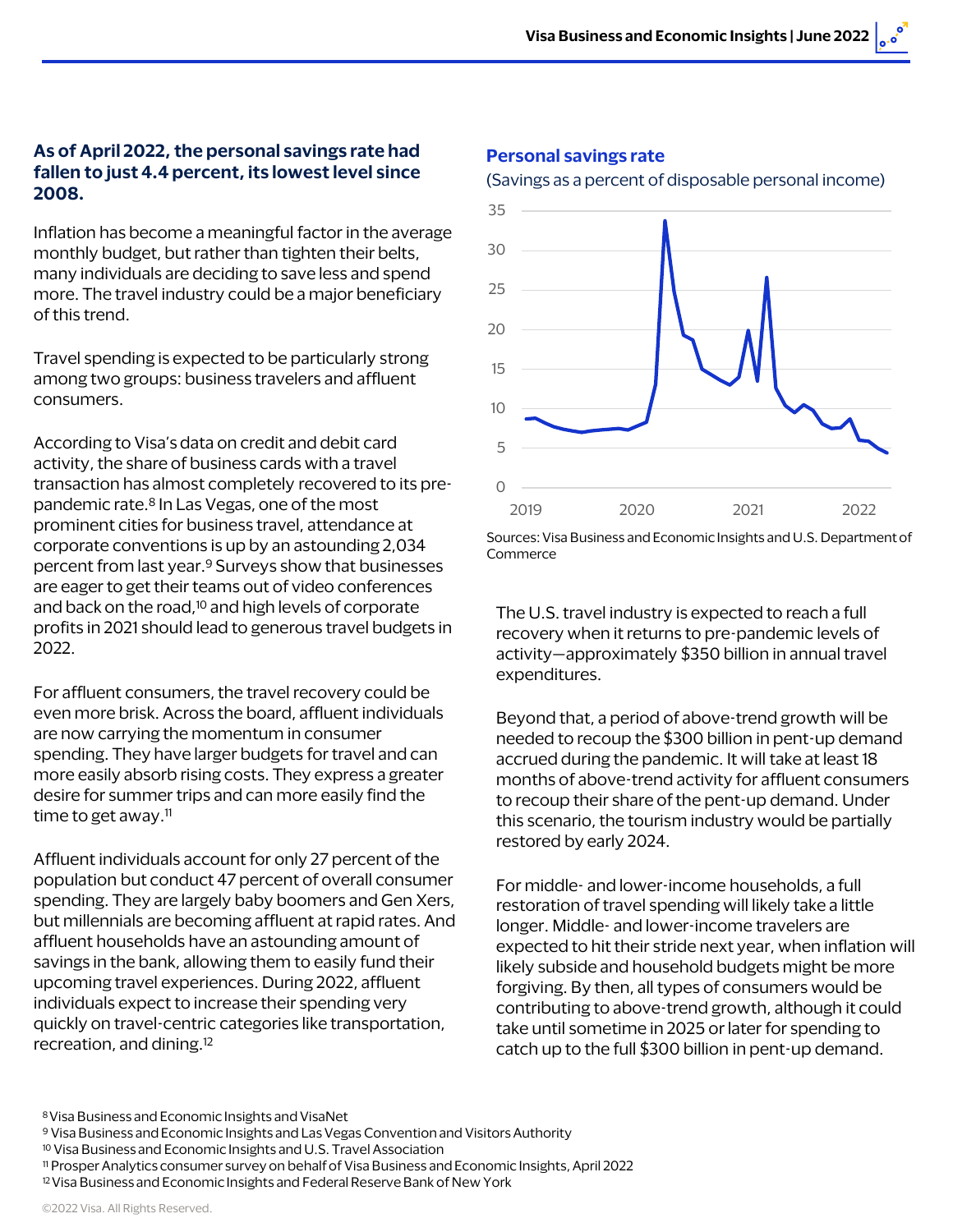# Where will travel opportunities rebound the fastest?

### **During the upcoming travel season, the states with the highest potential upside are also some of the largest.**

In particular, California has a huge amount of pent-up demand, with residents still taking 32 percent fewer vacations than in 2019 and local tourism businesses still only 75 percent recovered.<sup>13</sup> The state's tourism industry is approximately \$50 billion below pre-covid revenues, so a meaningful California recovery could account for a large portion of any upcoming travel surge.<sup>14</sup>

And a rapid California rebound appears increasingly likely. In the first quarter of 2022, approximately 13.2 million passengers traveled through Los Angeles International Airport—more than double the figure during the previous year.15 San Francisco International Airport has served 7.5 million passengers so far in 2022, which is almost triple the number in 2021.<sup>16</sup>

The state with the lowest potential upside is Arizona, largely because it has already done very well. There, the travel recovery index is above 100 percent and the vacation deficit is down to 1 percent.<sup>17</sup> By these metrics, Arizona was an early leader in the nationwide travel rebound and has very little ground to make up.

And then there are states like New York and Illinois, which have prominent cities that typically attract a lot of visitors. Both are near the middle of the pack in travel recovery and vacation deficits, leaving these states with an even balance of risk and opportunity. What type of activity can they expect in 2022? That may just depend on our collective appetite to leave the house and explore.

#### **Vacation deficit and travel recovery index by state** (3 months ending in March 2022)



Sources: Visa Business and Economic Insights, U.S. Department of Labor, and VisaNet

13 Visa Business and Economic Insights, U.S. Department of Labor, and VisaNet

<sup>14</sup> Visa Business and Economic Insights and California Travel Forecast from Tourism Economics provided by Visit California

<sup>15</sup> Visa Business and Economic Insights and Los Angeles International Airport

<sup>16</sup> Visa Business and Economic Insights and San Francisco International Airport

17 Visa Business and Economic Insights, U.S. Department of Labor, and VisaNet